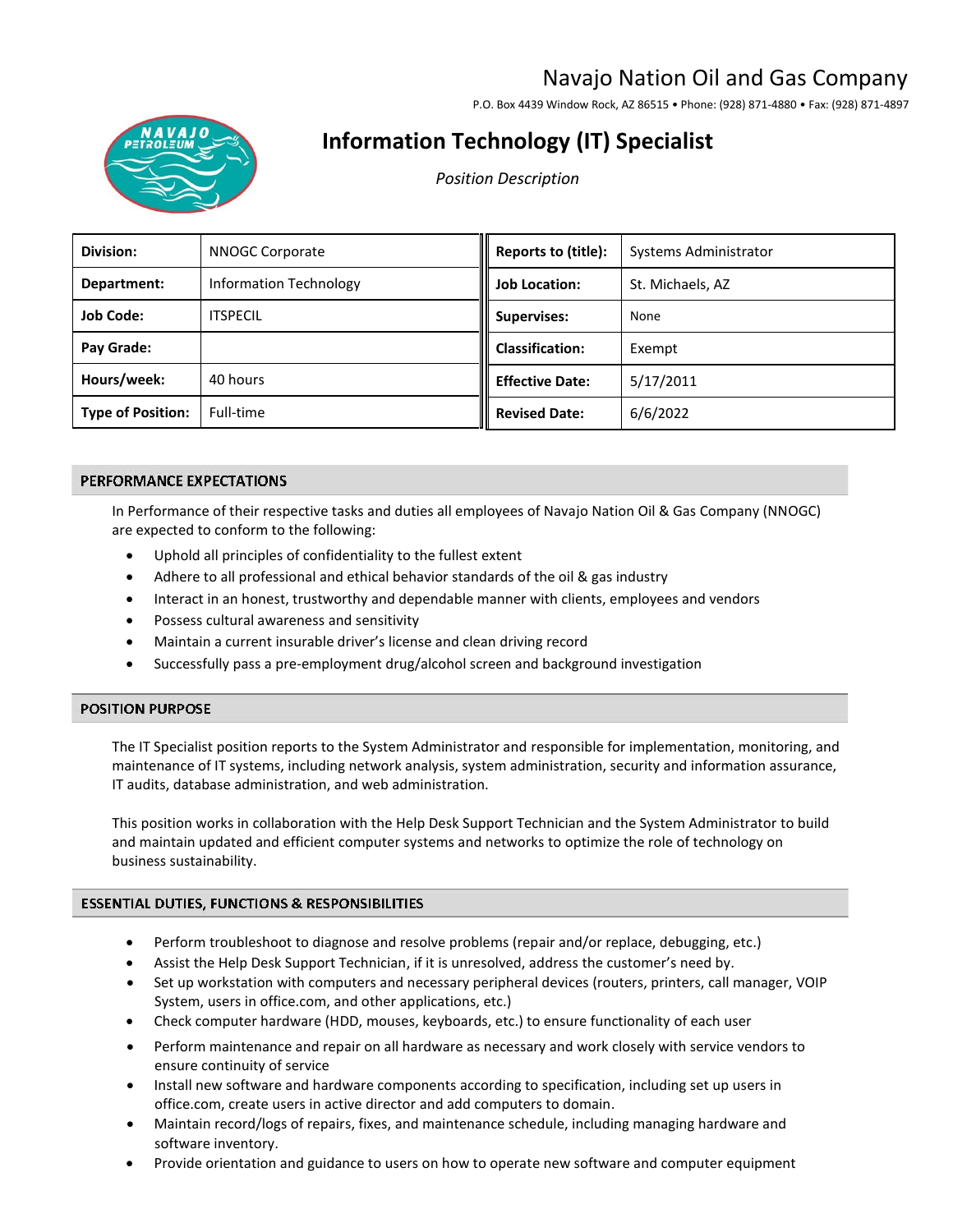- Organize and schedule upgrades and maintenance without deterring others from completing their work
- Ensure security and privacy of networks and computer systems
- Recommend changes in software and hardware to improve computer capabilities
- Assist in maintaining company website
- Assist to develop and implement policies and procedures
- Be "on-call" for all periods as assigned by administrator
- Respond to telephone calls, email, MS Team messaging and, personnel request for technical support
- Works closely with the System Administrator to ensure assigned tasks are complete and on schedule
- Stay abreast of the latest developments in IT technology
- Perform other assigned duties

### MINIMUM MANDATORY QUALIFICATIONS

Experience:

• Two to Three years related experience and/or training; or equivalent combination of education and experience.

Education:

• Associate Degree from an accredited college/university. Bachelor's degree preferred.

Mandatory Knowledge, Skills, Abilities, and Other Qualifications:

- Working knowledge of Office 365, Active Directory, Microwave Azure, Call Manager, Word Press, Windows 11, Security products, and various latest desktop products
- Understanding of TCP/IP and Windows Internetworking
- Excellent diagnostic and problem-solving skills
- Excellent communication ability
- Outstanding organizational and time-management skills
- In depth understanding of diverse computer systems and networks
- Good knowledge of internet security and data privacy principles
- The following skills would be a plus:
	- a. Understanding of Microsoft Active Directory, Cisco
	- b. Working knowledge of switch and router configuration
	- c. Working knowledge of WAN technologies
	- d. Ability to run data cables

### **POSITION PREFERENCES**

Licenses and Certifications:

#### **WORK ENVIRONMENT**

| Work Environment: | Corporate office environment as well as off-site offices. Working hours may be<br>extended; some duties involve participation in corporate events and travel is required to<br>support departments.                        |
|-------------------|----------------------------------------------------------------------------------------------------------------------------------------------------------------------------------------------------------------------------|
| Physical demands: | Meets physical demands of the position including the ability to lift and handle up to 45<br>pounds of materials, bend, stoop and stretch as required for placement and retrieval of<br>materials or equipment on shelving. |